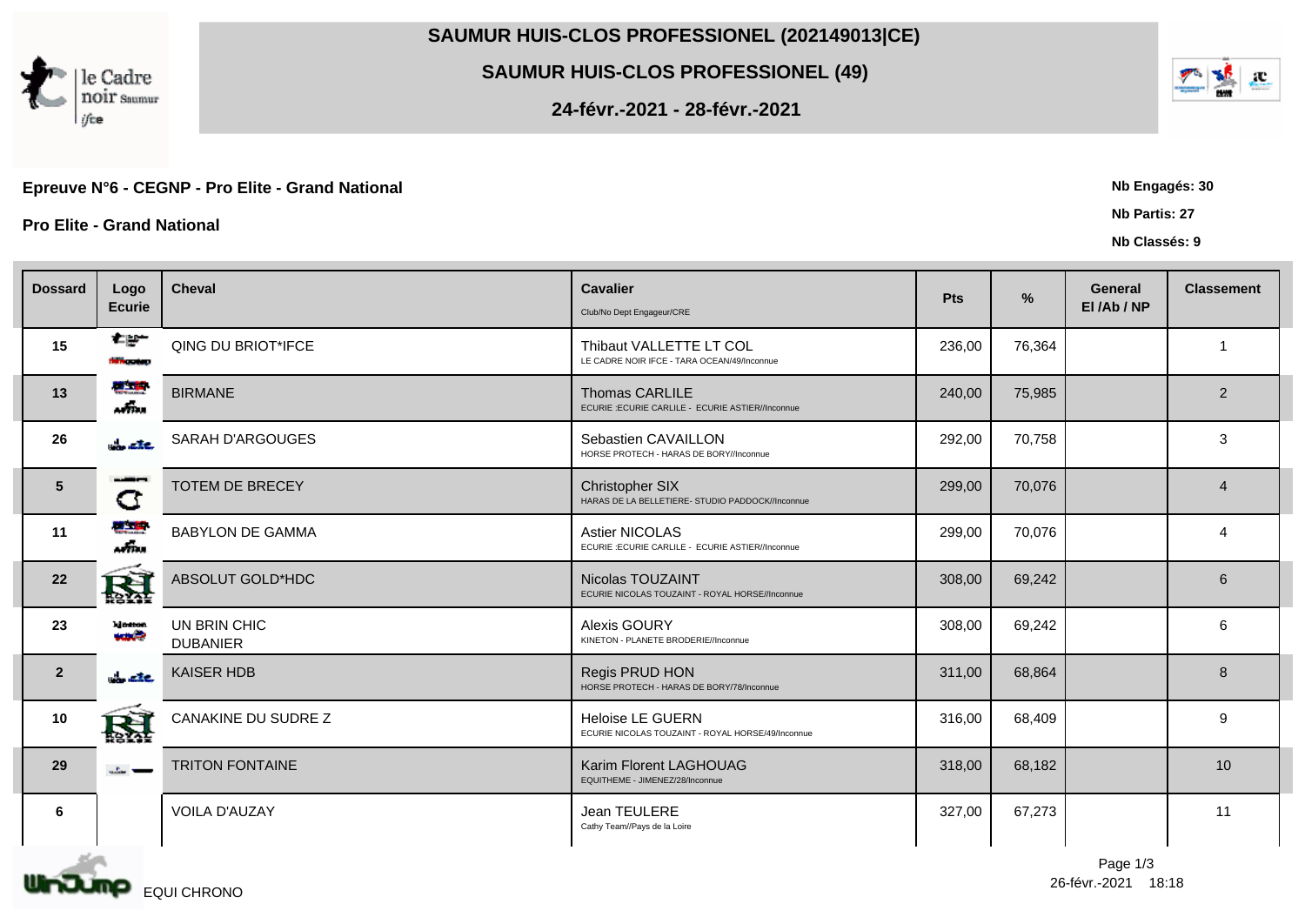**Pro Elite - Grand National Nb Partis: 27**

## **Nb Classés: 9**

| <b>Dossard</b>          | Logo<br><b>Ecurie</b>     | <b>Cheval</b>                  | <b>Cavalier</b><br>Club/No Dept Engageur/CRE                      | Pts    | %      | <b>General</b><br>El/Ab/NP | <b>Classement</b> |
|-------------------------|---------------------------|--------------------------------|-------------------------------------------------------------------|--------|--------|----------------------------|-------------------|
| 8                       | 木橋                        | PHUNAMBULE DES<br><b>AUGES</b> | Victor LEVECQUE<br>ECURIE GALOP SPORT FRANCE//Inconnue            | 329,00 | 67,121 |                            | 12                |
| 28                      | 松野<br>Œ                   | QUORIANO*IFCE                  | Arnaud BOITEAU<br>LE CADRE NOIR IFCE - CONCEPT PGO/49/Inconnue    | 329,00 | 67,121 |                            | 12                |
| 30                      | $\frac{1}{2}$ are         | <b>TARASTRO</b>                | Regis PRUD HON<br>HORSE PROTECH - HARAS DE BORY/78/Inconnue       | 333,00 | 66,742 |                            | 14                |
| 14                      | $  24$                    | <b>COVADYS DE TRIAVAL</b>      | Stanislas DE ZUCHOWICZ<br>ECURIE EQUI SERVICES//Inconnue          | 344,00 | 65,606 |                            | 15                |
| $\overline{\mathbf{4}}$ | مسعد البكت                | <b>TRAUMPRINZ</b>              | <b>Gwendolen FER</b><br>EQUITHEME - JIMENEZ//Inconnue             | 345,00 | 65,530 |                            | 16                |
| 3                       | ෬                         | COCORICO DE L'EBAT             | Luc CHATEAU<br>HARAS DES CHATEAUX/41/Inconnue                     | 349,00 | 65,076 |                            | 17                |
| 21                      | ob mi                     | QUEFIRA DE L'ORMEAU            | Arianna SCHIVO<br>ECURIE DES BEAUX MOULINS - RM FOR YOU//Inconnue | 349,00 | 65,076 |                            | 17                |
| 17                      |                           | ARMANJO SEROSAH                | Cyrielle LEFEVRE<br>Ecuries de Madee//Grand Est                   | 352,00 | 64,849 |                            | 19                |
| 18                      | 在部一<br><b>tern</b> and up | <b>TRESOR MAIL</b>             | Sidney DUFRESNE<br>LE CADRE NOIR IFCE - TARA OCEAN//Inconnue      | 357,00 | 64,318 |                            | 20                |
| 24                      |                           | UNETOILE DE LA SERRE           | Romain SANS<br>Ecuries de Pontarme//Hauts-de-France               | 357,00 | 64,318 |                            | 20                |
| 12                      | kington<br>حلصه           | <b>CARAMEL D'ORCHIS</b>        | Gireg LE COZ<br>KINETON - PLANETE BRODERIE//Inconnue              | 362,00 | 63,788 |                            | 22                |
| 19                      | 지금<br>Œ                   | UTRILLO DU HALAGE              | Jean Lou BIGOT<br>LE CADRE NOIR IFCE - CONCEPT PGO//Inconnue      | 374,00 | 62,576 |                            | 23                |
| $\mathbf{1}$            | <b>Contact</b>            | UKY DE L'ORANGERIE             | Sebastien CAVAILLON<br>HORSE PROTECH - HARAS DE BORY//Inconnue    | 398,00 | 60,227 |                            | 24                |
| 9                       |                           | SONG DU MAGAY                  | Rodolphe SCHERER<br>E E Des Presnes//Pays de la Loire             | 403,00 | 59,697 |                            | 25                |
|                         |                           |                                |                                                                   |        |        |                            |                   |



26-févr.-2021 Page 2/3